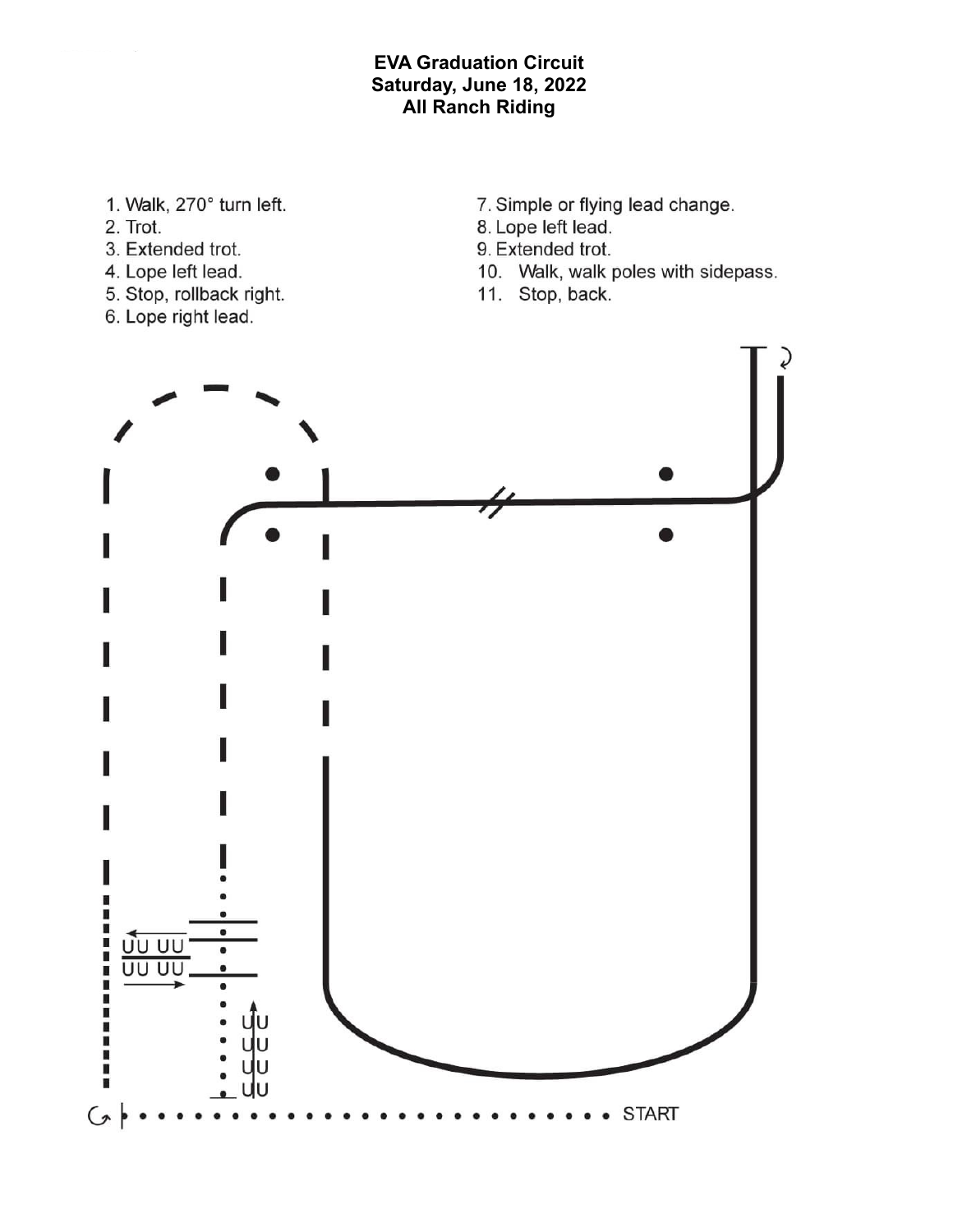

- 1. Work gate with right hand
- 2. Extend the Trot thru the serpentine, trot around cones and over log
- 3. Collect the Trot and Trot over logs up to the box
- 4. Walk into the Box. Execute a 360 turn either way. Walk out of box.
- 5. Lope LL then break to Trot. Trot over log and stop past markers. Back between markers and back an 'L" around corner. Walk out. Walk over bridge.
- 6. Trot up to Log. Walk front legs over log and side pass over log to the right. Walk over logs
- 7. Lope RL around corner and over logs. Break to the Trot
- 8. Grot over Jump. Trot up to Drag the rope on the rope on the rope on the hook.
- 9. Grab the Rope. Drag the log (walk or trot around marker) and replace the rope on the hook.

NOTE: Youth skips the drag